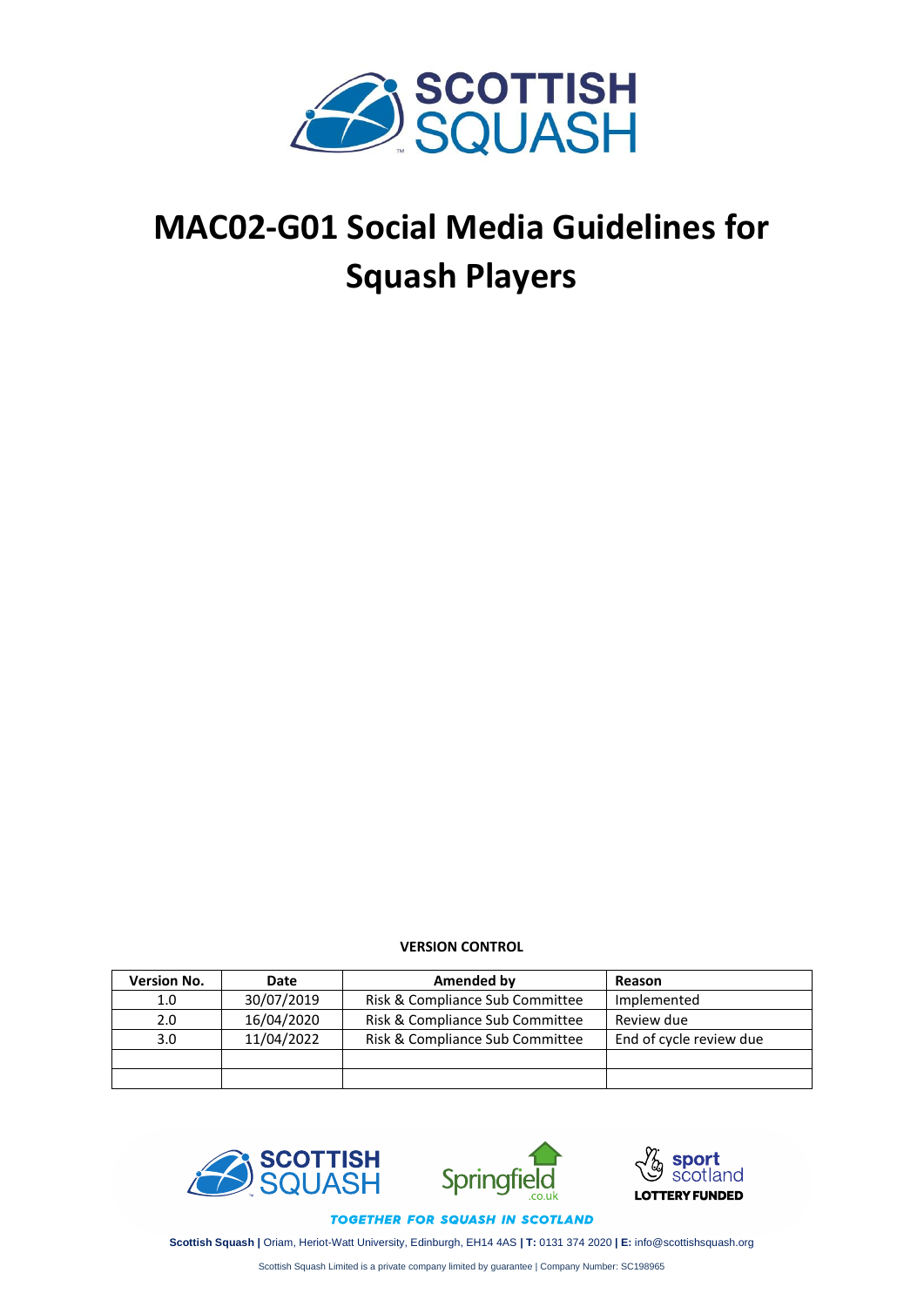

## **Introduction**

This guide contains suggestions, not hard and fast rules. We encourage you to use social media, and we have no desire to control what you do online. But we can help you think about the possible advantages and pitfalls offered by social media as your career goes from strength to strength, and you find yourself becoming a more public figure.

If you read nothing else in this guide, bear the following two questions in mind when you post anything online:

1. Would you say this in front of your parents or grandparents?

2. Would you say this to journalists at a press conference, sitting next to your coach?

If the answer to either question is no, think very carefully before posting. Just about everything you say online could eventually be read by anyone, including your grandmother or the editors of tomorrow morning's tabloids.

A good tip to keep in mind is *- if you are giving a second thought to whether you should be posting/sharing something on social media, this most likely means you shouldn't be posting it.*

## **Why do I need guidelines?**

We want to help you think about how you, your coaches and the Scottish Squash managers can work together to build a great reputation for you and for your sport, both online and in real life - but we don't want to stop you enjoying social media, or eliminate your individualism and personality.

If you're used to using social media freely, it might seem unfair that you now have to think a little more before you post, but this is just one small part of the increased profile that comes with being a successful squash player. The great thing is that your increased profile will also bring you lots of new, excited followers, and you have the chance to talk directly to them. In turn, they will offer you positivity and support.

## **No such thing as privacy**

It's important to review your privacy settings regularly on any social network. But it's also important to remember that it's possible that everything you send or post – even to your friends – could potentially become public. Once that has happened, it could be seen by anyone and everyone, forever. Even if you are using Snapchat, or a private messaging service like WhatsApp or Viber, the people you are communicating with can take a screenshot of your message. Once that's done, the image/words/video you've sent are completely out of your control. It only takes your friend to send it to a friend of theirs, and your private message is in the hands of a stranger, who can post it anywhere they like. Once something starts to spread on the internet, it's impossible to control it,







**TOGETHER FOR SQUASH IN SCOTLAND** 

**Scottish Squash |** Oriam, Heriot-Watt University, Edinburgh, EH14 4AS **| T:** 0131 374 2020 **| E:** info@scottishsquash.org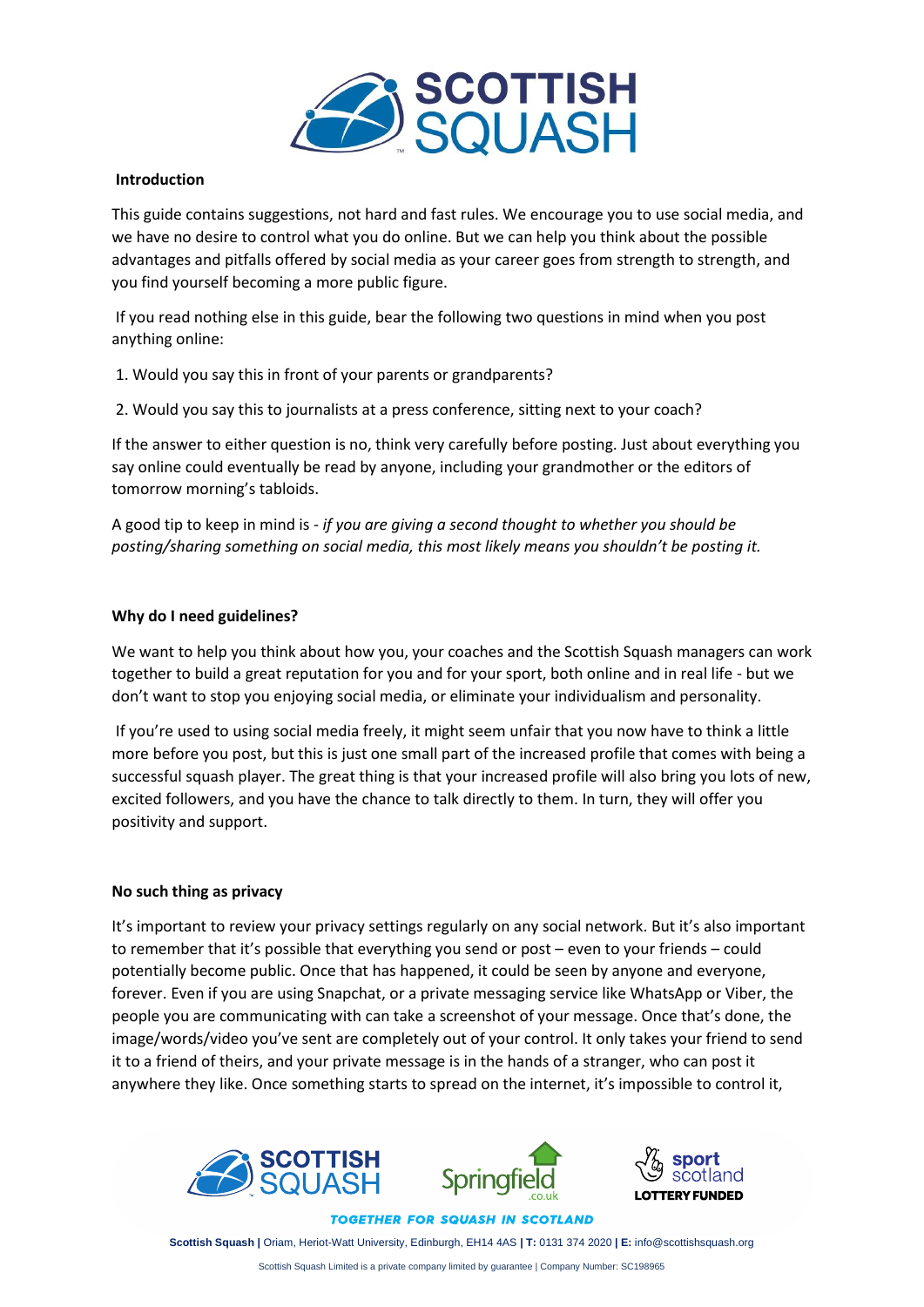

even once you've deleted the original. An ill-advised comment or photograph could still be popping up when someone searches for your name years from now – including potential sponsors, employers, etc. So check your privacy settings regularly, but also bear in the back of your mind that you can never be completely sure that what you post online will remain private.

Ask yourself:

- Am I happy for what I am about to post to be seen by anyone and everyone?
- Am I happy for this post to be attached to my name and easily searchable forever?
- If my post was to appear somewhere, I never intended it to go, would I be happy about it?

## **Respect yourself**

You have worked incredibly hard for many years to become who you are - a high performance squash player in a public sphere. This means that people will form their opinions based on your sporting performances, but also on other aspects of you that they see portrayed publicly. Used well, social media has the potential to give you greater control of this than ever before, and to build a reputation for being dedicated, interesting, positive and inspiring.

Ask yourself….

- How do I wish to be portrayed?
- What messages do I want to get across?
- Will my post reflect negatively upon my "role model" status?
- What parts of my life do I want to keep private?
- Is what I am posting going to reflect negatively on my public profile?
- Is what I am posting going to affect future opportunities for my personal brand?
- Remember.... you can still be humorous and have a personality online just think before you post.

When you post, bear in mind the overall effect of what you've put online over time, not just the effect of a single post. For example, one tweet about how tough today's training was might offer a window on the world of an elite squash player; similar posts made every day might make it sound as if you're not up to it. Your rivals may be reading!

## **Respect your sport**

In the same way that your actions while training and competing reflect on squash in general, so do your actions online. As a squash player right at the top of your sport, you have rightly earned the respect of many others across the country, from grassroots competitors and club volunteers to elite coaches and other elite players. You can use social media to build on their pride in you and in their sport. Don't comment negatively on others' professional performance, be they players, officials or







**TOGETHER FOR SQUASH IN SCOTLAND** 

**Scottish Squash |** Oriam, Heriot-Watt University, Edinburgh, EH14 4AS **| T:** 0131 374 2020 **| E:** info@scottishsquash.org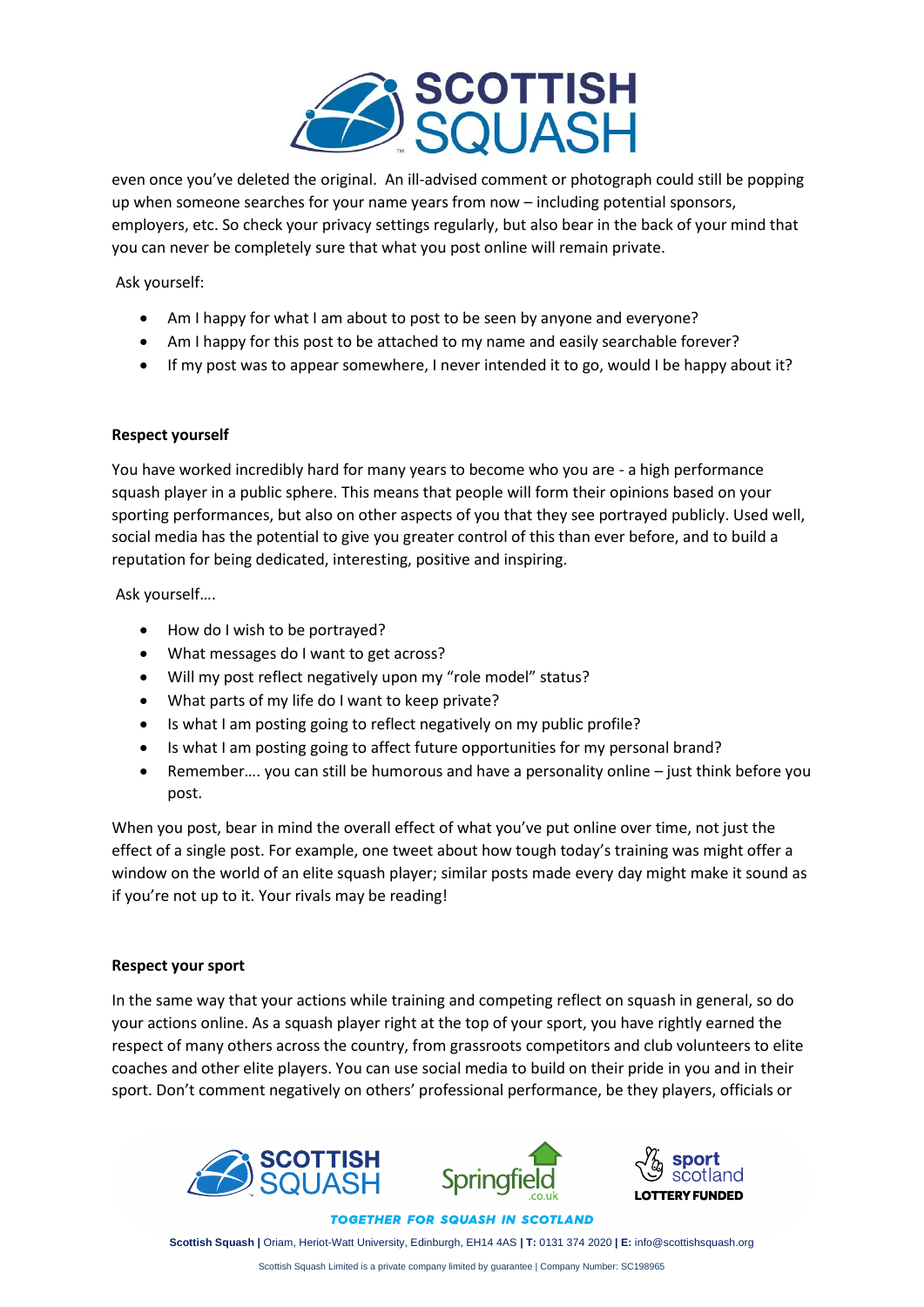

coaches. When you post online, make sure your facts are accurate and don't swear or engage in insulting behaviour or post indecent/inappropriate images.

Don't be afraid to be yourself but do so respectfully.

Ask yourself…

- How will the people who have helped me progress in my sport (such as my coach, my family, my club) feel about me posting this?
- How will this post affect the way squash is viewed in Scotland and further afield? If I am tempted to discuss a contentious issue within squash, how important is it for me to have my say in public?
- Have I thought carefully about my opinion, rather than offering a knee-jerk reaction? Will this be a constructive contribution? Are there other ways I could pursue the matter (face to face, in a private email, or on the phone, for example)?
- Will what I am about to say undermine the hard work of those who came before me, or make life harder for those who come after.
- Consider the impact my post will have on a current or potential sponsor for me or for the sport.
- Would I expect my own sporting heroes to post in this manner?

## **Respect your Audience**

Social media offers a great way to connect with friends and family, but the reality is that much of what you say to them on social media you also say to strangers, including fans and the media. There may be many people out there who want to feel as though they know you and social media gives them the chance to engage with you on a new level. You may find yourself talking to strangers with a level of familiarity you would usually reserve for people who know you well. Remember that people who don't know you personally are less likely to pick up on the context of your comment, or to know when you're joking/being flippant. Most social media posts are taken in the literal sense. Sarcasm often does not work on social media and claiming you were 'only joking' or 'being sarcastic' is not an excuse, nor is ignorance. Never post anything that's rude, abusive or discriminatory.

Ask yourself…

- Who are my audience? Are they just friends and family? Are they fans? Are they media?
- Would I make this comment to this person face-to-face (for example, would I say this to someone I don't know, who has approached me in public?)
- Could this comment be misunderstood by someone who doesn't know me, or know my sense of humour?
- Would I be happy to see this comment in the newspapers tomorrow? Will my post create a negative news angle?







**TOGETHER FOR SQUASH IN SCOTLAND** 

**Scottish Squash |** Oriam, Heriot-Watt University, Edinburgh, EH14 4AS **| T:** 0131 374 2020 **| E:** info@scottishsquash.org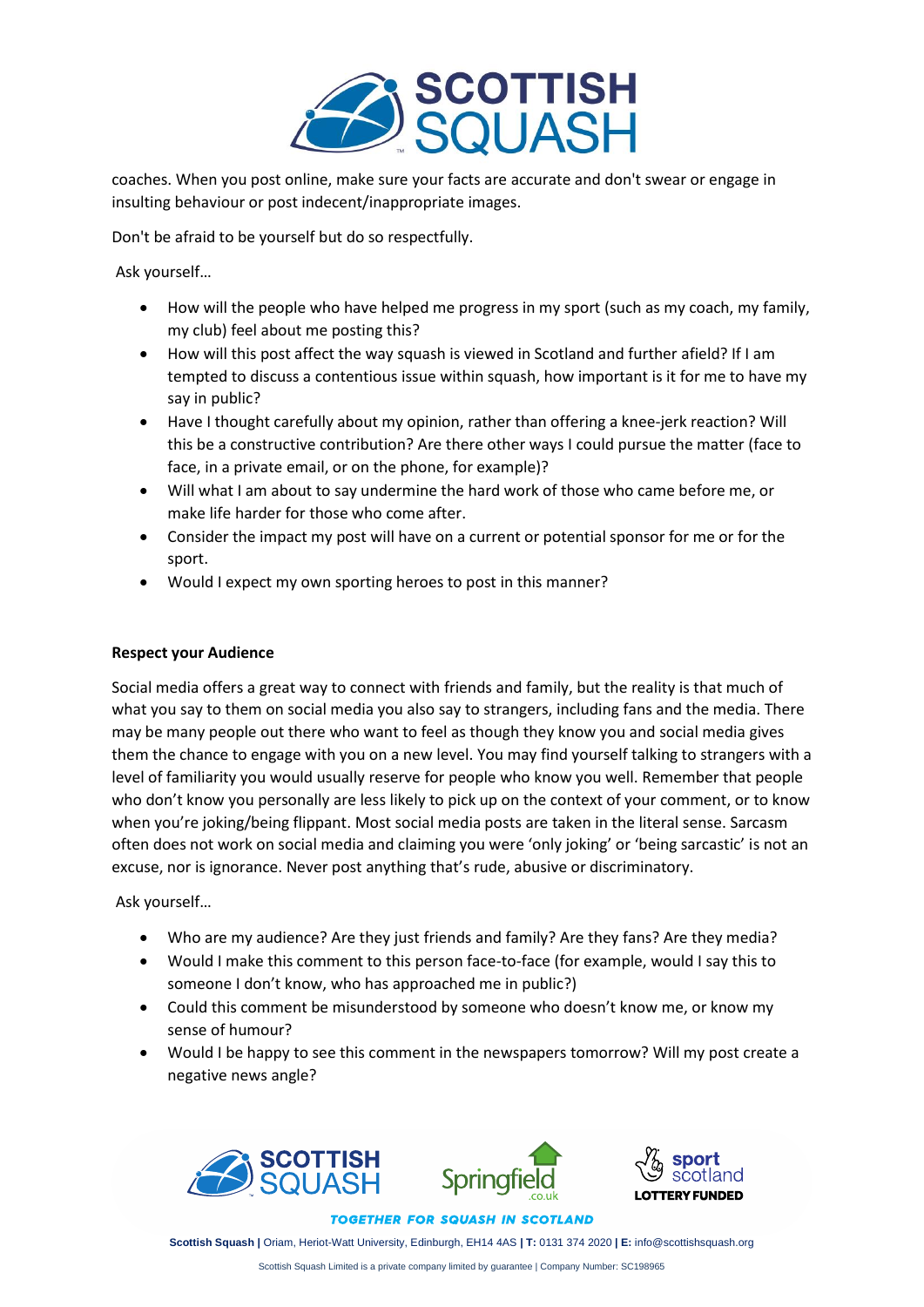

## **Social media and your performance**

Although using social media often feels like a relaxing thing to do, being very active on it can take up a lot of time and energy. Be aware of the effect it has on your mental state and your performance, particularly around the time of major competitions. Many performance players step away from the internet completely in the approach to high profile events so they can focus. It can be tempting to find out what people are saying at times of excitement, and to check and see if you have any good luck messages. But be aware that this might not help you make the most of all your training and turn in the best performance possible. The media are also likely to be paying particularly close attention to what you say online during important events. If you have had a high-profile disappointment, it is a good idea to resist the temptation to go online straight afterwards. Wait until the strongest emotions have subsided so you can reflect, and post with a clear head**.** This will prevent 'heat of the moment' posts which you may regret later on. You may want to make your own rule on this – e.g. I will never post anything on social media until an hour after matches.

Try not to brag or boast. No one likes a show-off and it's very easy to come across as being arrogant, even if you don't mean it. Do not allow the opposition the slightest bit of ammunition to use against you or the team ahead of matches.

Another thing to consider is that some athletes make a rule for themselves that they don't post/share content on social media if they have been consuming alcohol.

Ask yourself

- Is the amount of time/attention I am spending online affecting my focus or performance?
- If I saw a negative comment about myself now, how would it affect me?
- Is my post really so important that it can't wait?
- Will I feel differently in a day or two, when my emotions have settled?
- Is this the best place to express my disappointment could I pick up the phone to a friend/loved one instead?

## **Planned career events**

Some of the most important events in your career could be of great interest to your fans and the media. These might include competition selection; change of coach, etc.

It is better for you and for Scottish Squash that we plan the release of important information, rather than have it trickle out informally on social media. When there are important changes afoot, we will talk to you about the best way to break the news, but if you are ever in doubt, you should contact the Scottish Squash Director of Squash – contact details are available via the staff page on the website and by clickin[g here.](https://www.scottishsquash.org/staff/)





**TOGETHER FOR SQUASH IN SCOTLAND** 

**Scottish Squash |** Oriam, Heriot-Watt University, Edinburgh, EH14 4AS **| T:** 0131 374 2020 **| E:** info@scottishsquash.org